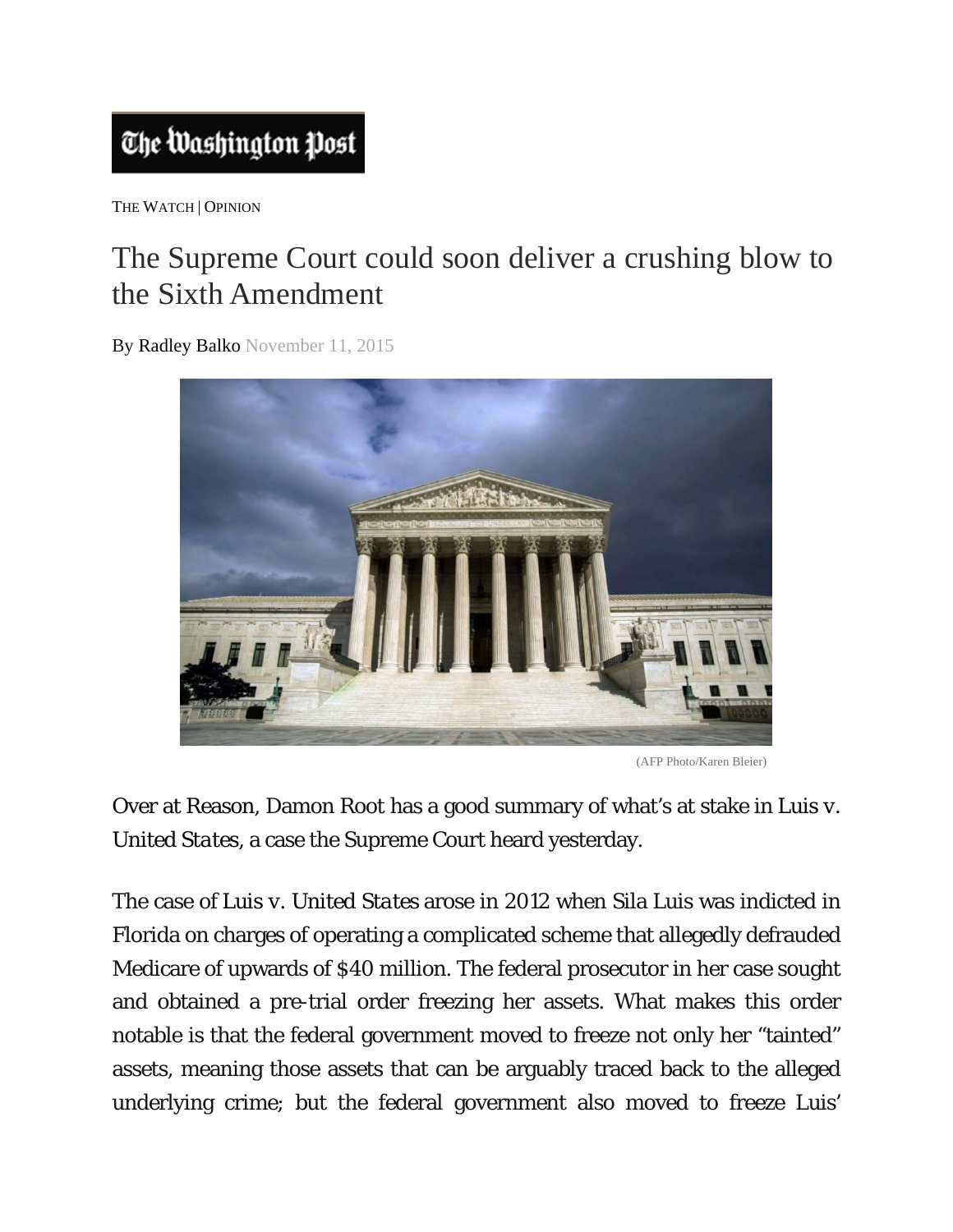undisputedly legitimate assets, which amount to some \$15 million that cannot be connected in any way to any alleged criminal activity.

Put differently, *Luis v. United States* raises significant questions about both the scope of the Sixth Amendment and the reach of federal asset forfeiture law. Luis—who has yet to be convicted of any crime connected to this matter seeks to access her wholly legitimate assets in order to fund her criminal defense. She maintains that this is her right under the Sixth Amendment. The federal government seeks to stop her, arguing that the Sixth Amendment should pose no barrier to the prosecution's tactics. According to the federal government, because all of Luis' assets could be subject to forfeiture if she is ultimately convicted, federal prosecutors should not be stopped from freezing all of her "forfeitable" assets before she goes on trial.

Just to restate for emphasis, the court will decide whether the government can freeze *all* of a defendant's assets before trial, even those the government itself concedes aren't tainted by any connection to criminality, thus effectively preventing that defendant from paying for his own defense. Of course, the government won't admit that this is why it is freezing the assets. The claim is that it should be able to freeze enough property to cover any judgment that may be issued against the defendant. But the Supreme Court rarely questions the motives of state actors. If the prosecution can plausibly claim it is freezing the assets for the right reasons, that's generally good enough.

In oral arguments yesterday, the attorneys challenging the government attempted to distinguish this case from the 1989 case *U.S. v. Monsanto*, which allowed the government to freeze property before trial only after it had established a connection between that property and criminal activity in a pretrial hearing. Even these seizures are problematic, because the evidentiary standard is much lower. But yesterday, the challenging attorneys made the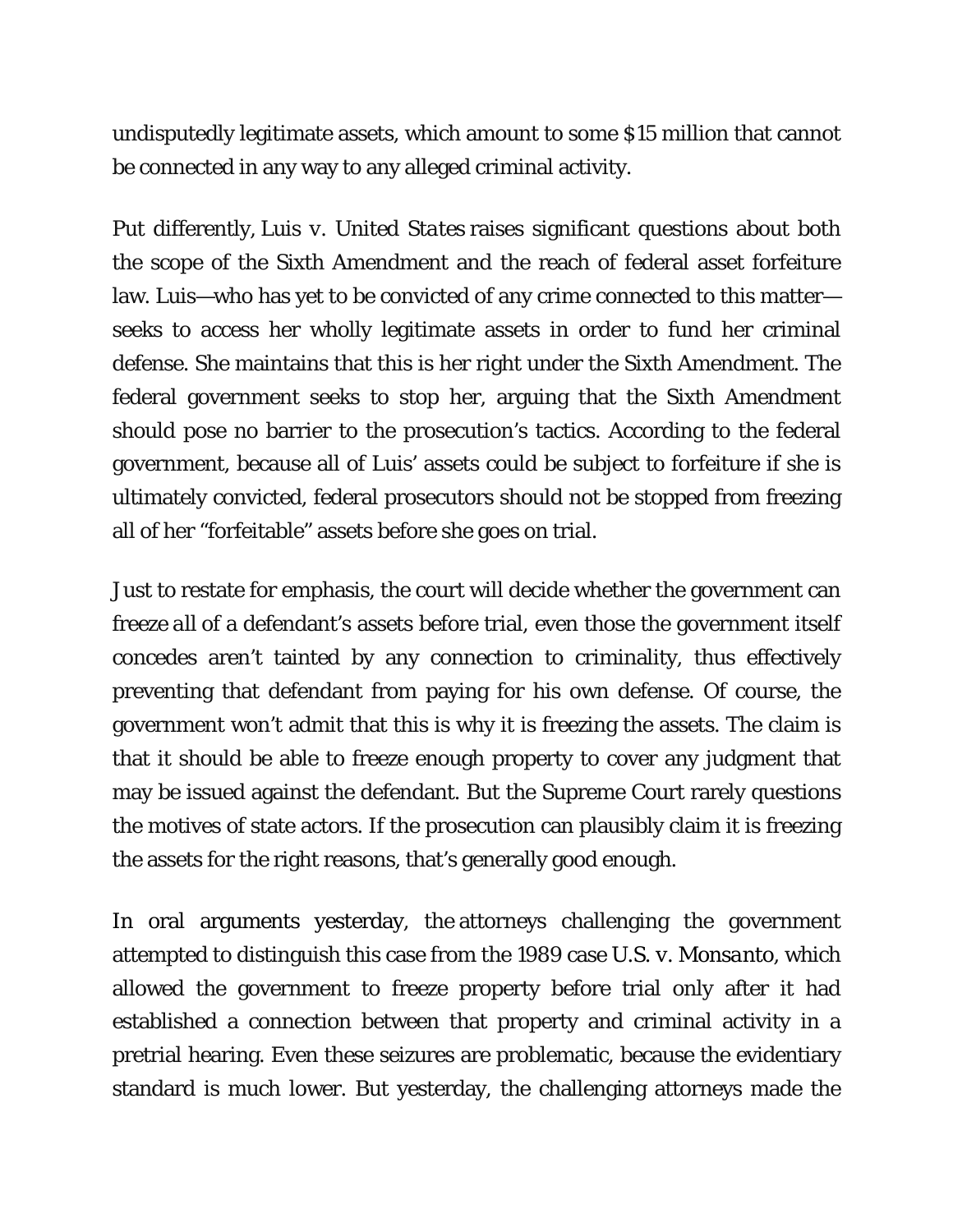quite reasonable point that there's a huge difference between seizing funds and property that a court has found to be connected to criminal activity in a hearing, and seizing funds that the government admits *are completely legitimate*, because the government wants to be sure the funds are available if the defendant might be convicted and ordered to pay a fine or damages. Deputy Solicitor General Michael Dreeben compared such seizures to bail. Where the latter prevents a defendant from fleeing with his body, the former prevents what Dreeben calls "asset flight."

It's pretty outrageous that the government can already seize assets it acknowledges are untainted. But remarkably, the attorneys challenging this policy weren't even disputing that point (the Supreme Court has already basically allowed for it). Their argument dealt only with the Sixth Amendment — that while the government can seize untainted assets before trial, it must allow a defendant access to enough of his untainted assets to pay for his own defense.

The justices were dubious about this argument. Samuel Alito, John Roberts, Anthony Kennedy, Sonia Sotomayor and Ruth Bader Ginsburg all made some variation of the point that money is fungible. So unless there's some clear separation in a defendant's finances, such as a trust, tainted assets will inevitably be commingled with untainted assets. That's a valid point, although in this particular case, the government is actually conceding that the assets it wants to seize are untainted. There also practical problems here. How much of a defendant's own money should he be allowed to spend on his defense? Who gets to make that determination? Chief Justice Roberts also made the point that it seems somewhat absurd to say that the government can seize all of a defendant's assets, then allow some of those assets to be used to pay an attorney, but not to, say, pay for rent or for college tuition. In short, the attorneys challenging the law were left with unconvincing arguments, but only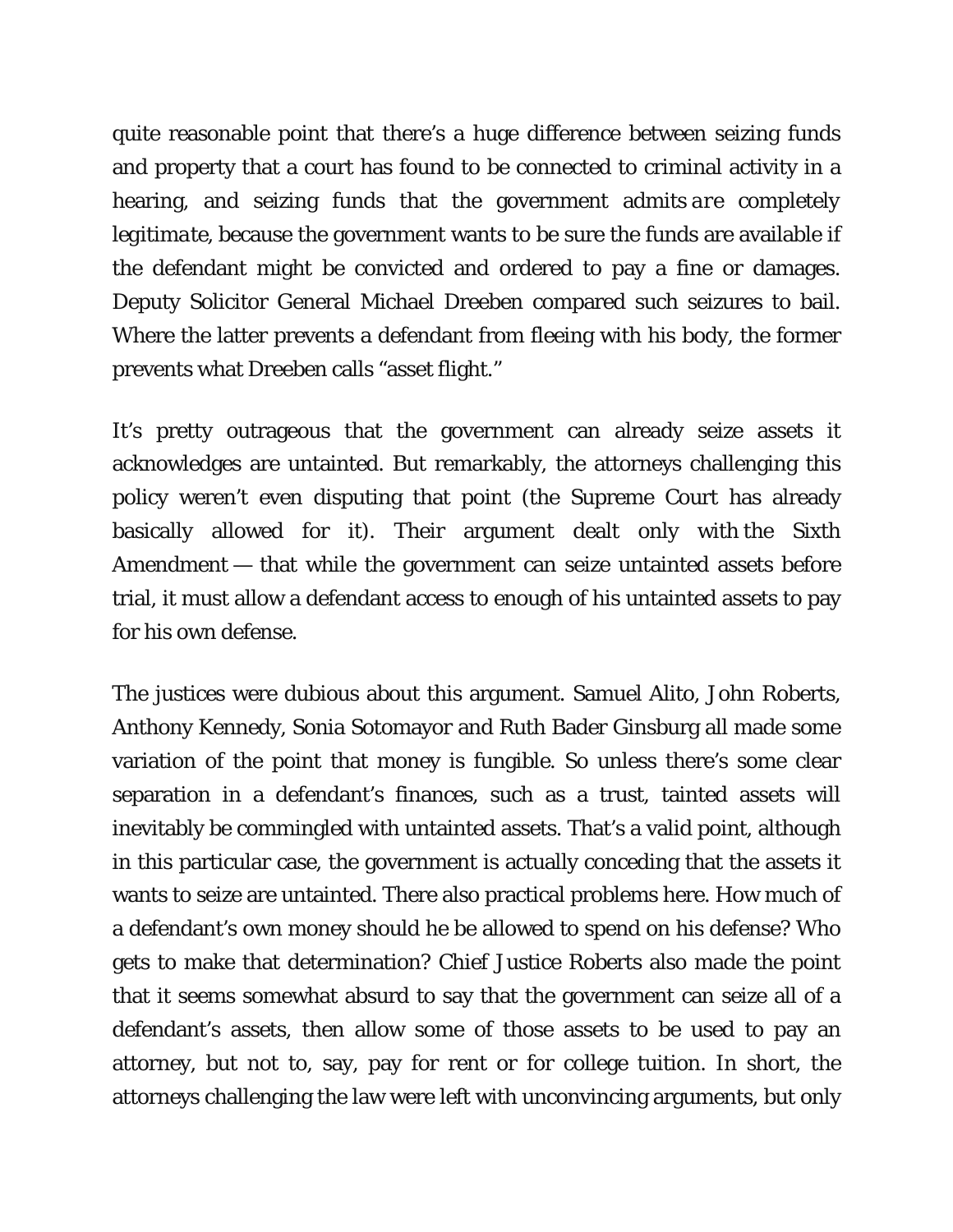because once you've allowed the government to seize all of someone's property, even property the government concedes has no criminal taint whatsoever, there isn't much left to debate. And that's pretty much where we are.

This particular policy is aimed at people accused of bank fraud, insider trading and other high-finance crimes. Those aren't the most sympathetic defendants. (One would hope that the likability of defendants wouldn't affect our assessment of whether a law is fair. But of course it does.) But the radical expansion of the government's power to seize property before trial grew out of the drug war. And as this exchange between Dreeben and Justice Kennedy demonstrates, there's no reason to think the policy will be limited to tycoons.

JUSTICE KENNEDY: But what is it that confines your your rationale to a specific area? It seems to me that if the government prevails in this case, every State in the union, every locality could say that in the event of assault and battery, malicious mischief, an accident caused by drunk driving, any crime involving a bodily injury, that the government is entitled to restrain disposition of assets that might be used for medical care, for pain and suffering. And this would, in effect, prevent the private bar from from practicing law unless it did so on a contingent basis.

MR. DREEBEN: Justice Kennedy, it's correct that our principle is not limited to the types of crimes that are in this case. It is limited to the government making an adequate showing that at the conclusion of the case, it will have the right to the money.

It isn't difficult to see how this scenario presents a grave threat to the Sixth Amendment. (If you thought the public defender system was already overburdened, just wait!) As the defendant's attorney pointed out in oral